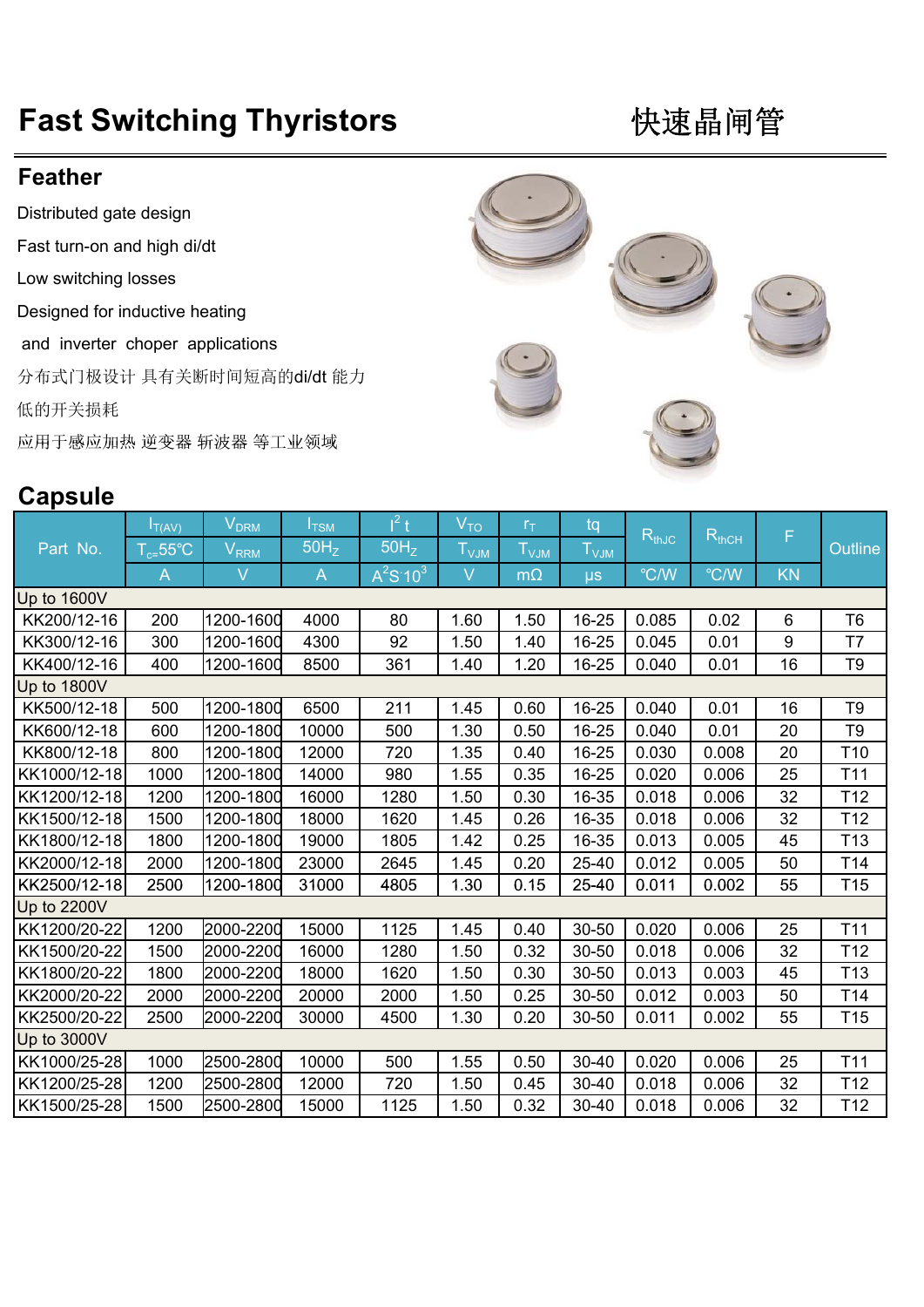| Part No.                                | $I_{T(AV)}$        | $\mathsf{v}_\mathsf{DRM}$ | <b>ITSM</b>      | $\mathbf{T}^2$         | V <sub>TO</sub>  | ſт.        | tq                          | $R_{thJC}$ | $R_{thCH}$    | F         | <b>Outline</b>  |
|-----------------------------------------|--------------------|---------------------------|------------------|------------------------|------------------|------------|-----------------------------|------------|---------------|-----------|-----------------|
|                                         | $\Gamma_{c=}$ 55°C | V <sub>RRM</sub>          | 50H <sub>z</sub> | 50H <sub>z</sub>       | $I_{\text{VJM}}$ | <b>VJM</b> | $\mathsf{T}_{\mathsf{VJM}}$ |            |               |           |                 |
|                                         | Α                  |                           | A                | $A^2S$ 10 <sup>3</sup> |                  | $m\Omega$  | $\mu$ s                     | °C/W       | $\degree$ C/W | <b>KN</b> |                 |
| KK1800/25-28                            | 1800               | 2500-2800                 | 18000            | 1620                   | 1.50             | 0.32       | $30 - 40$                   | 0.013      | 0.005         | 45        | T <sub>13</sub> |
| KK2000/25-28                            | 2000               | 2500-2800                 | 20000            | 2000                   | 1.48             | 0.25       | $30 - 40$                   | 0.012      | 0.005         | 50        | T <sub>14</sub> |
| KK2500/25-28                            | 2500               | 2500-2800                 | 25000            | 3125                   | 1.50             | 0.18       | $35 - 50$                   | 0.011      | 0.002         | 55        | T <sub>15</sub> |
| KK3000/25-30                            | 3000               | 2500-3000                 | 35000            | 6125                   | 1.32             | 0.15       | 70-85                       | 0.007      | 0.002         | 70        | T <sub>16</sub> |
| KK4000/25-30                            | 4000               | 2500-3000                 | 45000            | 10125                  | 1.30             | 0.13       | 100-115                     | 0.006      | 0.001         | 90        | T <sub>17</sub> |
| Up to 3500V                             |                    |                           |                  |                        |                  |            |                             |            |               |           |                 |
| KK3200/35-45                            | 3200               | 2500-3000                 | 41000            | 8405                   | 1.65             | 0.22       | 150-200 0.006               |            | 0.001         | 90        | T <sub>17</sub> |
| If need 35mm please note outline H code |                    | 35mm                      |                  |                        |                  |            |                             |            |               |           |                 |

## **Asymmetrical**

| Part No.      | T(AV)<br>$E_{c=}$ 55°C | V <sub>DRM</sub> | <b>ITSM</b><br>50H <sub>z</sub> | 50H <sub>z</sub> | ∙ то<br>-- |                          | ίO               | RthJc | D<br><b>HhCH</b><br>°C/W |    | <b>Outline</b> |
|---------------|------------------------|------------------|---------------------------------|------------------|------------|--------------------------|------------------|-------|--------------------------|----|----------------|
|               |                        |                  | л                               | $A^2S \ 10^3$    | <b>MLV</b> | <b>VJM</b><br>m $\Omega$ | <b>VJM</b><br>μs | °C/W  |                          | ΚŃ |                |
| <b>KK1300</b> | 1300                   | 2800             | 16000                           | 1280             | . .50      | 0.30                     | 50               | 0.020 | 0.005                    | 25 | T44            |